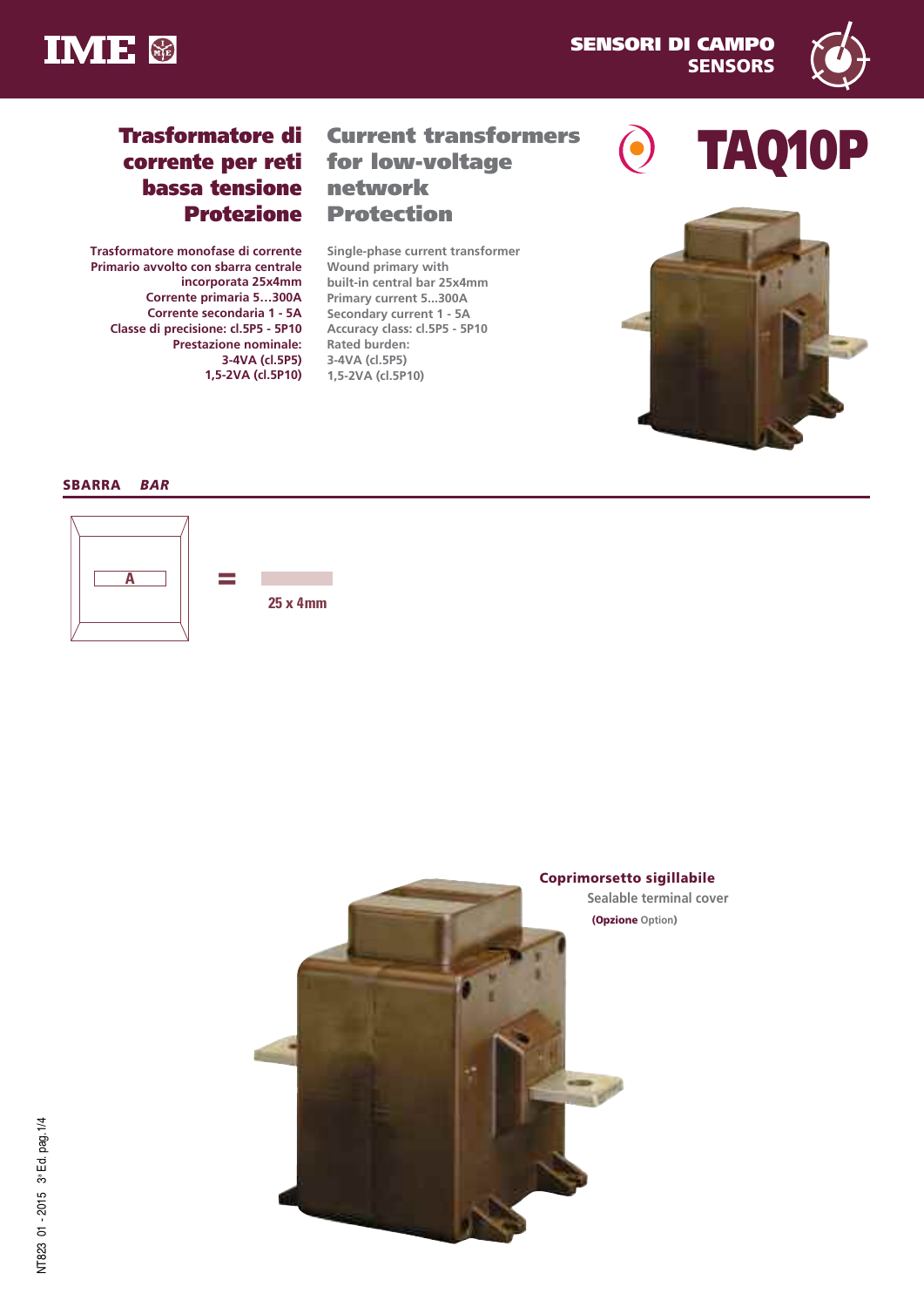| <b>CODICE ORDINAZIONE / ORDER CODE</b> |                   | Corrente primaria                                                        | <b>CL. 5P5</b> | <b>CL. 5P10</b> |
|----------------------------------------|-------------------|--------------------------------------------------------------------------|----------------|-----------------|
| <b>Secondario / Secondary</b>          |                   | <b>Primary current</b>                                                   |                |                 |
| <b>5A</b>                              | 1A                | $\overline{A}$                                                           | <b>VA</b>      | <b>VA</b>       |
| <b>TAVB50A500</b>                      | <b>TAVB10A500</b> | 5                                                                        | 4              | $\overline{2}$  |
| <b>TAVB50B100</b>                      | <b>TAVB10B100</b> | 10                                                                       | 4              | 2 <sup>1</sup>  |
| <b>TAVB50B150</b>                      | <b>TAVB10B150</b> | 15                                                                       | 4              | $\overline{2}$  |
| <b>TAVB50B200</b>                      | <b>TAVB10B200</b> | 20                                                                       | 4              | 2 <sup>1</sup>  |
| <b>TAVB50B250</b>                      | <b>TAVB10B250</b> | 25                                                                       | 4              | $\overline{2}$  |
| <b>TAVB50B300</b>                      | <b>TAVB10B300</b> | 30                                                                       | 4              | 2 <sup>1</sup>  |
| <b>TAVB50B400</b>                      | <b>TAVB10B400</b> | 40                                                                       | 4              | $\overline{2}$  |
| <b>TAVB50B500</b>                      | <b>TAVB10B500</b> | 50                                                                       | 4              | $\overline{2}$  |
| <b>TAVB50B600</b>                      | <b>TAVB10B600</b> | 60                                                                       | 4              | $\overline{2}$  |
| <b>TAVB50B700</b>                      | <b>TAVB10B700</b> | 70                                                                       | 4              | 2 <sup>1</sup>  |
| <b>TAVB50B750</b>                      | <b>TAVB10B750</b> | 75                                                                       | 4              | $\overline{2}$  |
| <b>TAVB50B800</b>                      | <b>TAVB10B800</b> | 80                                                                       | 4              | 2 <sup>1</sup>  |
| <b>TAVB50C100</b>                      | <b>TAVB10C100</b> | 100                                                                      | 4              | $\overline{2}$  |
| <b>TAVB50C120</b>                      | <b>TAVB10C120</b> | 120                                                                      | 4              | 2 <sup>1</sup>  |
| <b>TAVB50C150</b>                      | <b>TAVB10C150</b> | 150                                                                      | 3.             | 1,5             |
| <b>TAVB50C200</b>                      | <b>TAVB10C200</b> | 200                                                                      | 4              | $\overline{2}$  |
| <b>TAVB50C250</b>                      | <b>TAVB10C250</b> | 250                                                                      | 4              | $\overline{2}$  |
| <b>TAVB50C300</b>                      | <b>TAVB10C300</b> | 300                                                                      | 4              | 2 <sup>1</sup>  |
| ATACOP03                               |                   | Accessorio coprimorsetto sigillabile / Accessory sealable terminal cover |                |                 |

#### **NORME DI RIFERIMENTO**

**EN/IEC 61869-1, 61869-2**

## **CARATTERISTICHE TECNICHE**

| <b>Corrente nominale primaria I<sub>nr</sub>:</b> 5300A                              |
|--------------------------------------------------------------------------------------|
| Frequenza nominale: 50Hz                                                             |
| Frequenza di funzionamento: 4763Hz                                                   |
| Opzione: frequenza nominale 400Hz (prestazioni da definire)                          |
| Corrente termica nominale permanente I <sub>cth</sub> : 100% I <sub>pr</sub>         |
| Corrente termica nominale di cortocircuito ltti < 30lpr                              |
| Corrente nominale dinamica l <sub>dyn</sub> : 2,5lth                                 |
| Corrente nominale secondaria I <sub>sr</sub> : 5-1A                                  |
| Prestazione nominale: 3-4VA (cl.5P5) - 1,5-2VA (cl.5P10)                             |
| Classe di precisione: cl.5P5 - cl.5P10                                               |
| Massima potenza dissipata 1: ≤ 2,5W                                                  |
| <sup>1</sup> Per il dimensionamento termico dei quadri                               |
| Temperatura max ammissibile su cavo a barra primario: 125°C                          |
| Funzionamento garantito a secondario aperto per 1 minuto                             |
| I trasformatori di corrente non dovrebbero funzionare con l'avvolgimento             |
| secondario aperto a causa delle sovratensioni potenzialmente pericolose e            |
| dei surriscaldamenti che possono verificarsi.                                        |
| Per ovviare a questo problema è possibile utilizzare l'accessorio ATAP015 (NT710)    |
| da collegare direttamente al secondario del trasformatore, in grado di rilevare      |
| costantemente la tensione ai morsetti e qualora questa raggiunga il valore di soglia |
| (18V) a causa di una interruzione dei collegamenti o alla rimozione delle            |
| apparecchiature, provvede automaticamente alla richiusura del circuito.              |
| Al ripristino delle condizioni normali di funzionamento si esclude automaticamente.  |
| Collegato permanentemente al secondario del trasformatore da proteggere, non         |
| influisce minimamente sulle caratteristiche e prestazioni del TA; non necessita di   |

**alcuna alimentazione esterna (autoalimentato).**

## **PRESCRIZIONI RELATIVE ALL'ISOLAMENTO**

**Trasformatore a secco, isolamento in aria Tensione massima di riferimento per l'isolamento Um:** 0,72kV valore efficace **Livello di isolamento nominale:** 3kV valore efficace 50Hz/1min **Classe di isolamento (EN/IEC 61869-1, 61869-2):** B

#### *REFERENCE STANDARDS*

*EN/IEC 61869-1, 61869-2*

#### *SPECIFICATIONS*

| Rated primary current $I_{\text{pr}}$ : 5300A                          |
|------------------------------------------------------------------------|
| Rated frequency: 50Hz                                                  |
| Working frequency: 4763Hz                                              |
| <b>Option:</b> rated requency 400Hz (burdens to the advised)           |
| Rated continuous thermal current $I_{\rm ch}$ : 100% $I_{\rm or}$      |
| Rated short-time thermal current $I_{th}$ : < 30 $I_{or}$              |
| Rated dynamic current I <sub>dvn</sub> : 2,5Ith                        |
| Rated secondary current $I_{sr}$ : 5 - 1A                              |
| Rated burden: 3-4VA (cl.5P5) -1,5-2VA (cl.5P10)                        |
| Accuracy class: cl.5P5 - cl.5P10                                       |
| Max. power dissipation $\frac{1}{2}$ : $\leq$ 2,5W                     |
| <sup>1</sup> For switchboard thermal calculation                       |
| The allowed max cable or busbar temp is: $125^{\circ}$ C               |
| Working time guaranteed with secondary winding open for 1 minute       |
| Current transformers should not be operated with the secondary winding |
| open-circuited because of the potentially dangerous over-voltages and  |

*overheating which can occur.*

*To obviate this problem, it is possible to use ATAP015 (NT710) accessory to be directly connected with the transformer secondary winding, which is able to continuously detect the terminal voltage and, if the voltage reaches the threshold value (18V) owing to a connection breakdown or disconnection of the devices, automatically closes again the circuit.*

*When the normal working conditions are restored, it automatically disconnects. Continuously connected with the secondary winding of the transformer to protect, it doesn't affect at all the current transformer features or performances. It doesn't need any external supply (self-supplied).*

#### *INSULATION REQUIREMENTS*

|  | Dry transformer, air insulation                                      |  |
|--|----------------------------------------------------------------------|--|
|  | <b>Highest voltage for equipment <math>U_m</math>:</b> 0,72kV r.m.s. |  |
|  | Rated insulation level: 3kV r.m.s. 50Hz/1min                         |  |
|  |                                                                      |  |

*Class of insulation (EN/IEC 61869-1, 61869-2): B*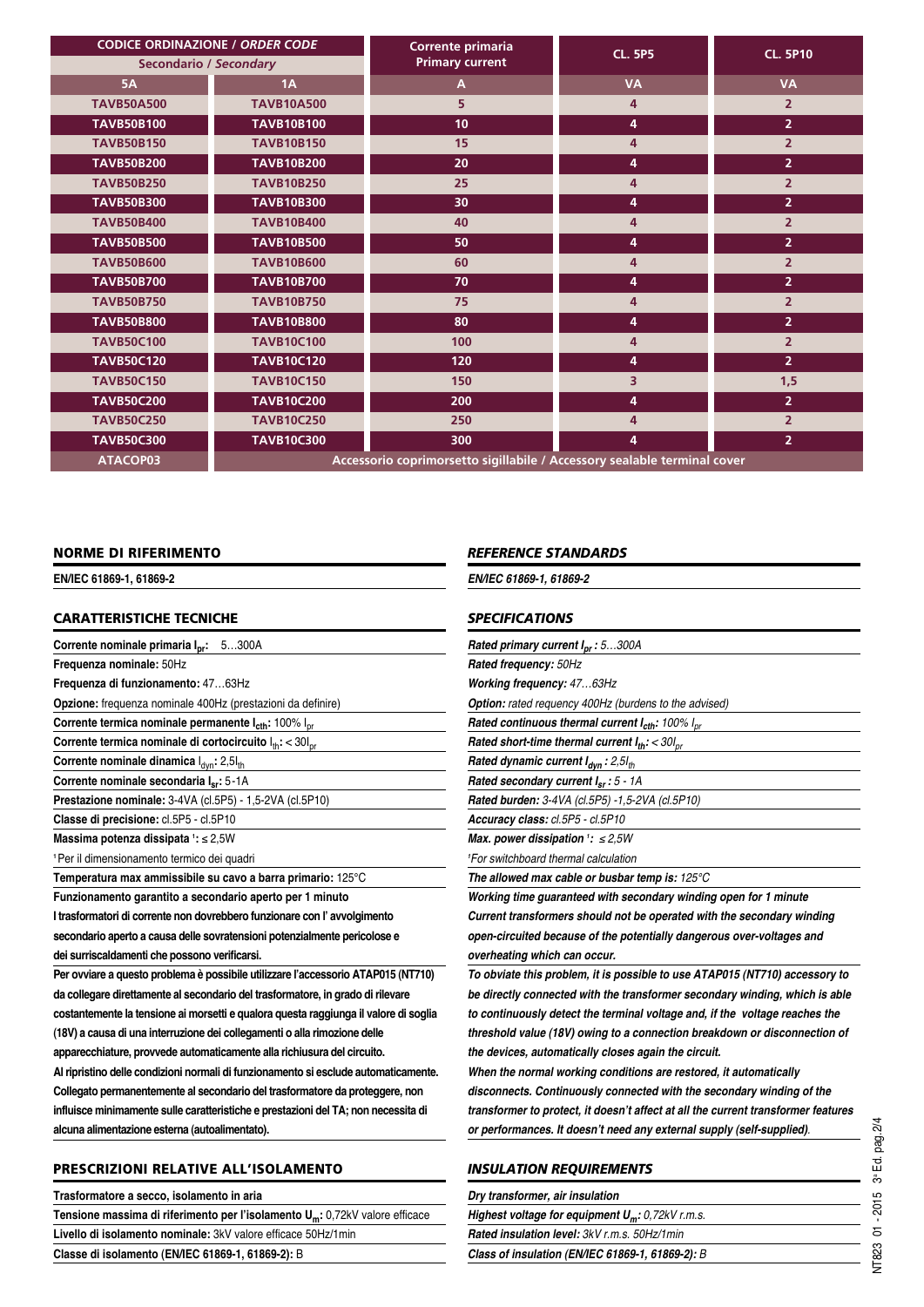## **CONDIZIONI AMBIENTALI**

#### **Installazione in situazione non esposta (EN/IEC 61869-1, 61869-2)**

**Temperatura di riferimento:** 23°C ± 1°C

**Temperatura di impiego:** -25…50°C

**Temperatura media giornaliera:** ≤ 30°C

**Temperatura di magazzinaggio:** -40…85°C

**Umidità relativa:** ≤ 85%

**Adatto all'utilizzo in clima tropicale**

# **LIMITI DELL'ERRORE DI CORRENTE E DELL'ERRORE D'ANGOLO**

(**EN/IEC 61869-1, 61869-2**)

## *ENVIRONMENTAL CONDITIONS*

| Non-exposed installation (EN/IEC 61869-1, 61869-2)     |  |
|--------------------------------------------------------|--|
| Reference temperature: $23^{\circ}$ C ± 1 $^{\circ}$ C |  |
| <b>Nominal temperature range: -2550°C</b>              |  |
| Daily mean temperature: $\leq 30^{\circ}$ C            |  |
| Limit temperature range for storage: $-4085^{\circ}C$  |  |
| Relative humidity: $\leq 85\%$                         |  |
| Suitable for tropical climates                         |  |

# *LIMITS OF CURRENTS ERROR AND PHASE DISPLACEMENT (EN/IEC 61869-1, 61869-2)*

| Classe di<br>precisione<br><b>Accuracy</b><br>class | Errore di corrente alla corrente<br>primaria nominale<br>Current error at rated primary current | Errore d'angolo alla corrente primaria nominale<br>Phase displacement at rated primary current<br>%<br><b>Minuti</b><br><b>Minutes</b> | <b>Centiradianti</b><br><b>Centiradians</b> | *Errore composto alla corrente<br>limite primaria nominale<br>Composite error at rated accuracy<br>limit primary current<br>℅ |
|-----------------------------------------------------|-------------------------------------------------------------------------------------------------|----------------------------------------------------------------------------------------------------------------------------------------|---------------------------------------------|-------------------------------------------------------------------------------------------------------------------------------|
| 5P                                                  | ±1                                                                                              | ±60                                                                                                                                    | ±1,8                                        |                                                                                                                               |

**\*Corrente limite primaria, a seconda dei modelli, è pari a 5 - 10 - 15 - 20 volte la corrente nominale primaria (In)**

## **CUSTODIA**

**Materiale custodia:** policarbonato autoestinguente

**Grado di protezione (EN60529):** IP20 custodia, IP00 morsetti (IP20 morsetti

secondari con coprimorsetto sigillabile)

**Opzione:** coprimorsetto sigillabile

**Peso:** 700 grammi (Max.)

## **CONNESSIONI**

| <b>Primario:</b> sbarra centrale incorporata           |  |
|--------------------------------------------------------|--|
| Dimensione sbarra: 25x4mm                              |  |
| Fori fissaggio su sbarra: ø 8,5mm                      |  |
| Secondario: doppie viti M4                             |  |
| <b>Siglatura connessioni:</b> primario $P1(K) - P2(L)$ |  |
| secondario $s1(k) - s2(l)$                             |  |

## *\*According to the models, the limit primary current corresponds to 5 - 10 - 15 - 20 times the rated primary current (In)*

## *HOUSING*

| <b>Protection degree (EN60529): IP20 housing, IP00 terminals (IP20 secondary</b> |
|----------------------------------------------------------------------------------|
| terminals with sealable terminal cover)                                          |
| <b>Option:</b> sealable terminal cover                                           |
| <b>Weight:</b> 700 grams (Max.)                                                  |

#### *CONNECTIONS*

|                              | <b>Primary winding:</b> built-in central bar               |  |
|------------------------------|------------------------------------------------------------|--|
| <b>Bar dimension: 25x4mm</b> |                                                            |  |
|                              | <b>Fixing holes on bar: <math>\varnothing</math> 8.5mm</b> |  |
|                              | <b>Secondary winding: double screw M4</b>                  |  |
|                              | <b>Connections label:</b> primary winding $P1(K) - P2(L)$  |  |
|                              | secondary winding $s1(k) - s2(l)$                          |  |